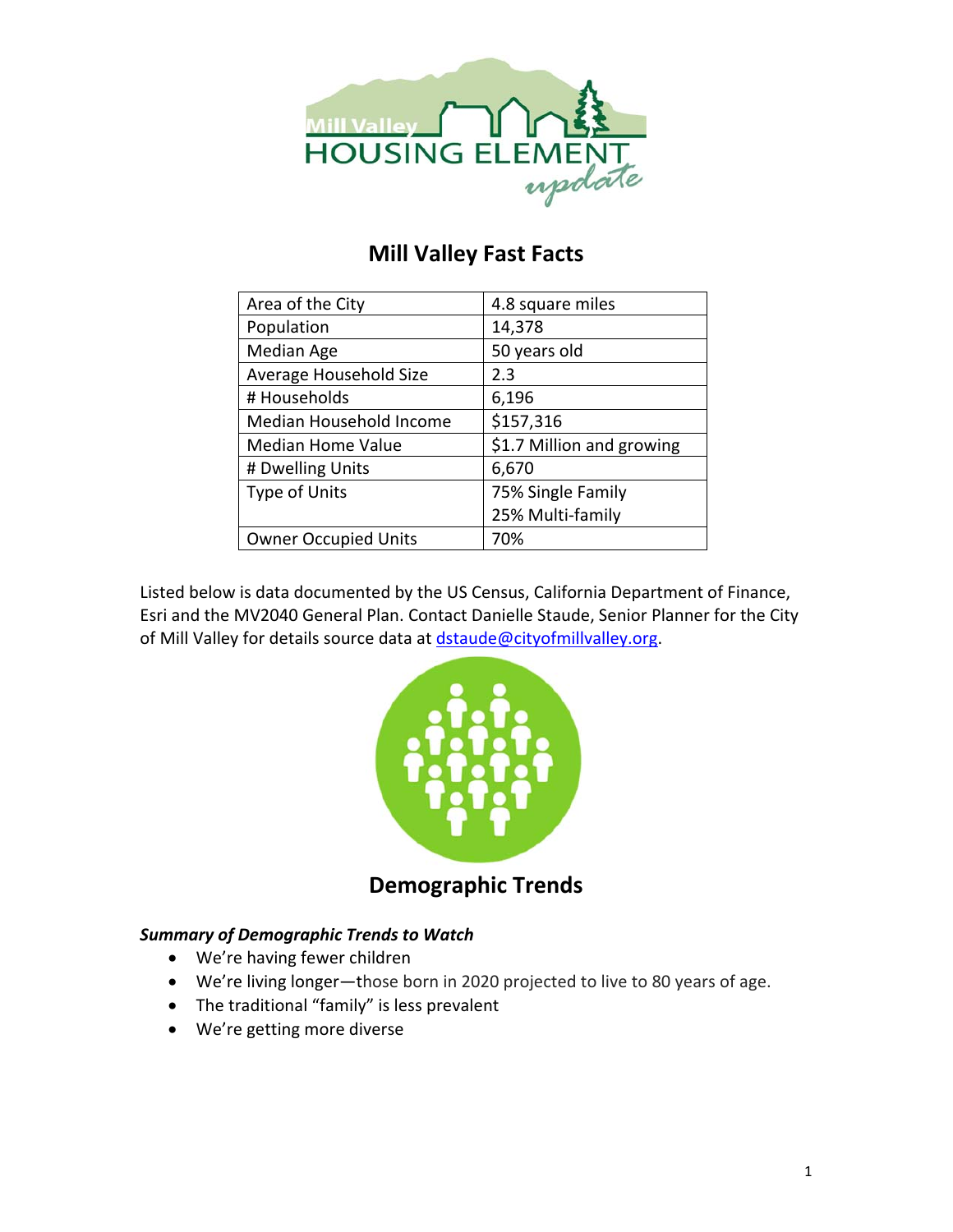

### *We're Not Growing Much*

- The population in Mill Valley has increased by less than 1,000 people over the past 20 years.
- The growth rate has been slowing. The past decade, Mill Valley's population has plateaued to around 14,000 people.



## *We Tend to be Older*

- The median age in Mill Valley continues to increase and now has reached 50 years old, which is significantly older than California's median age of 37 years.
- The proportion of seniors (65 years or older) also continues to increase. In 2019, approximately 23% of the population are seniors (3,392 people).
- Almost half of the 23% of seniors in Mill Valley are 85 years or older.
- Over half of the 1,736 residents that live alone are seniors.

## *And, we Tend to be Younger*

- Approximately 22% of the community is under 18, which is similar to county and statewide averages.
- School age population (5-18 years) increased from 18% in 2010 to 22% in 2019 while the infant population

41 44 47 50  $\Omega$ 15 30 45 60 1990 2000 2010 2019 Median Age in Mill Valley



(0‐4 years of age) has decreased slightly to 4% of the total population under 18.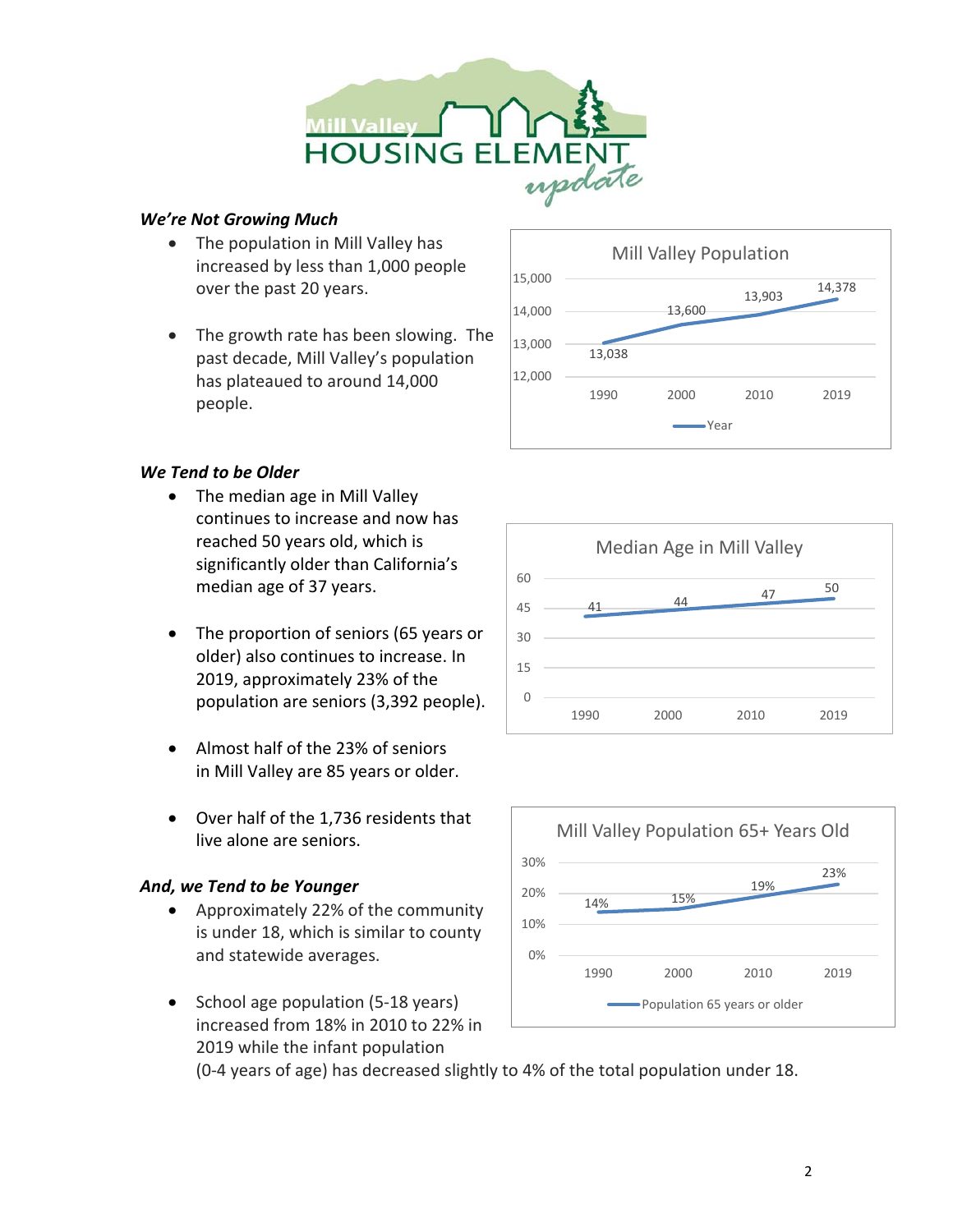

### *We Tend to be Very Well Educated*

• In 2019, 78% of MV adults (25 years or older) have a bachelor's degree or higher, up 40% since 2000 and higher than the state‐wide average of 21%.



## *Non‐traditional Households Continue to Grow*

- "Family" households (e.g., a householder plus one or more other people related by birth, marriage, or adoption) has significantly declined from 60% in 2010 to 34% In 2019. This trend is similar to Marin County and Bay area percentages.
- Single‐person households are common, making up 28% of Mill Valley households.

### *We're More Similar Than Not, but Our Diversity is Increasing*

- 87% of residents are born in the U.S.
- The proportion of population identifying themselves as "white" has declined from 92% in 2000 to 86% in 2019 but these percentages are still higher than Marin County (71%) and the Bay Area (39%).

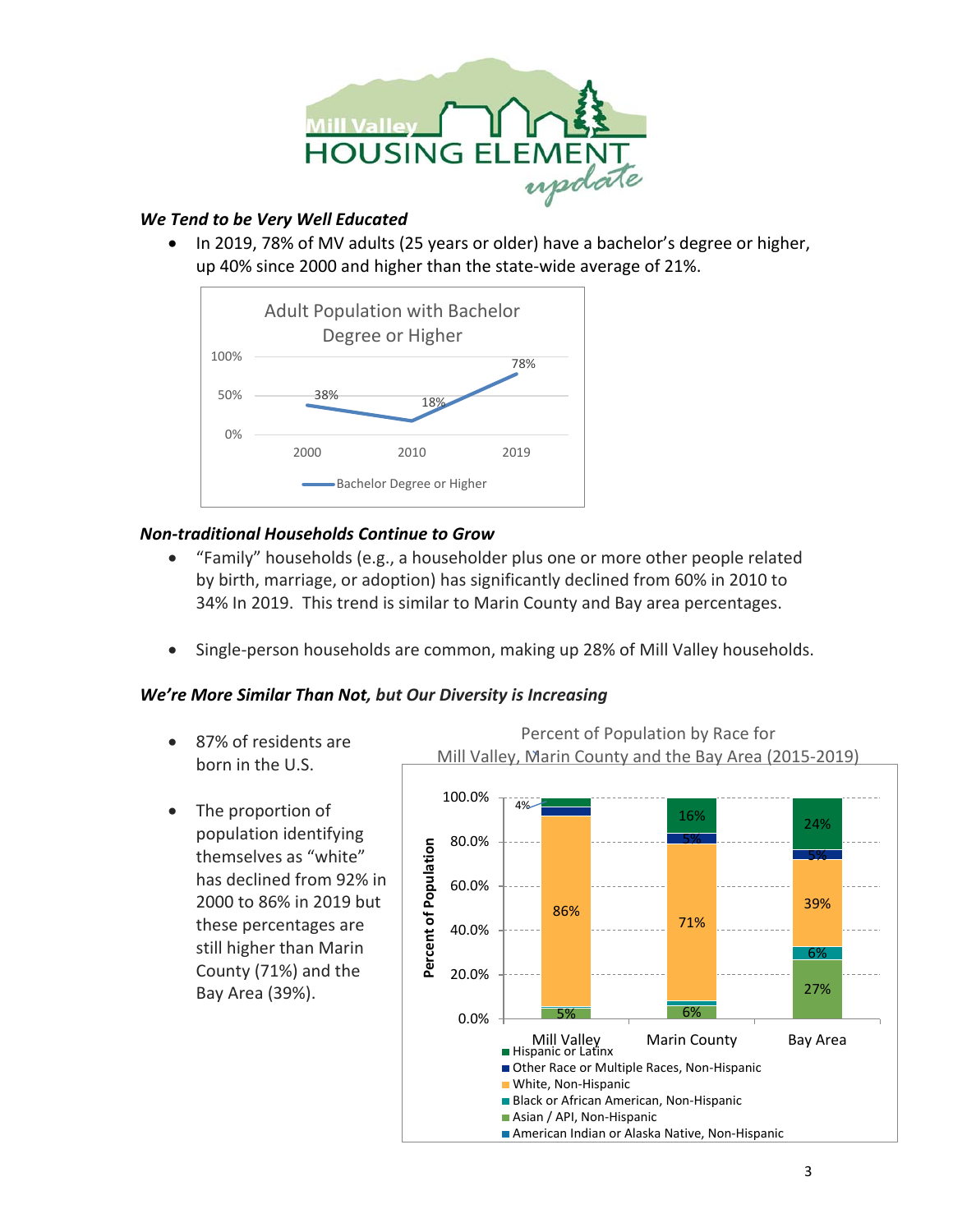

• In Mill Valley, younger generations (ages 0‐17) are more diverse, with 15% of the 0‐17 age group reporting a race other than "white".



MV Youth Population less than 18 years, by Race (2015‐2019)

#### *We're More Prosperous Than Most*

- Mill Valley's median household income is approximately \$157,316–2 times higher than that of California as a whole (2015‐2019).
- Per capita income is \$119,701 (2015-2019), compared to the statewide average of \$36,955. And, 65% of Mill Valley households make more than 100% of the average median income (\$150K).

### *…but There is Still Great Need*

- 11% of Mill Valley's population has one or more form of disability (2015-2019).
- In 2019, over 1,000 persons were documented as homeless in Marin County.
- Mill Valley's population below the poverty level has increased, from 2% in 2010 to 5.6% in 2019. At the same time, there has been a significant reduction in the number of extremely low‐income households making less than \$50K in the Mill Valley community from 21% in 2010 to 9% in 2020. This trend could be a sign of displacement within the community due to high cost of housing and living (2015‐ 2019).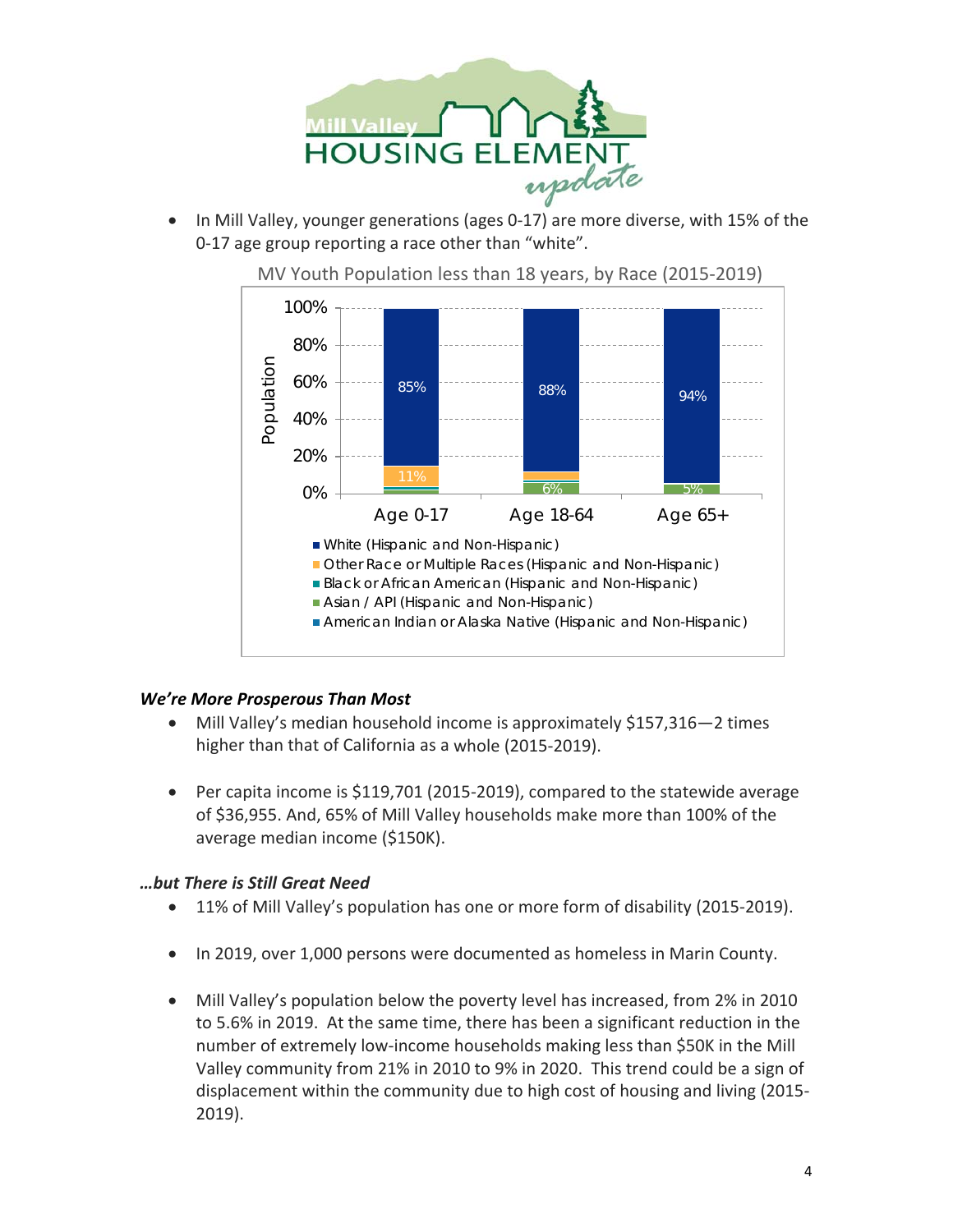

- annual household income goes toward housing costs (2015‐2019).
- Those making less than the median income (80% or less) typically identify as a race other than "white" (2015‐2019).



Average Median Income (AMI) by Race per Mill Valley Household (2015‐2019)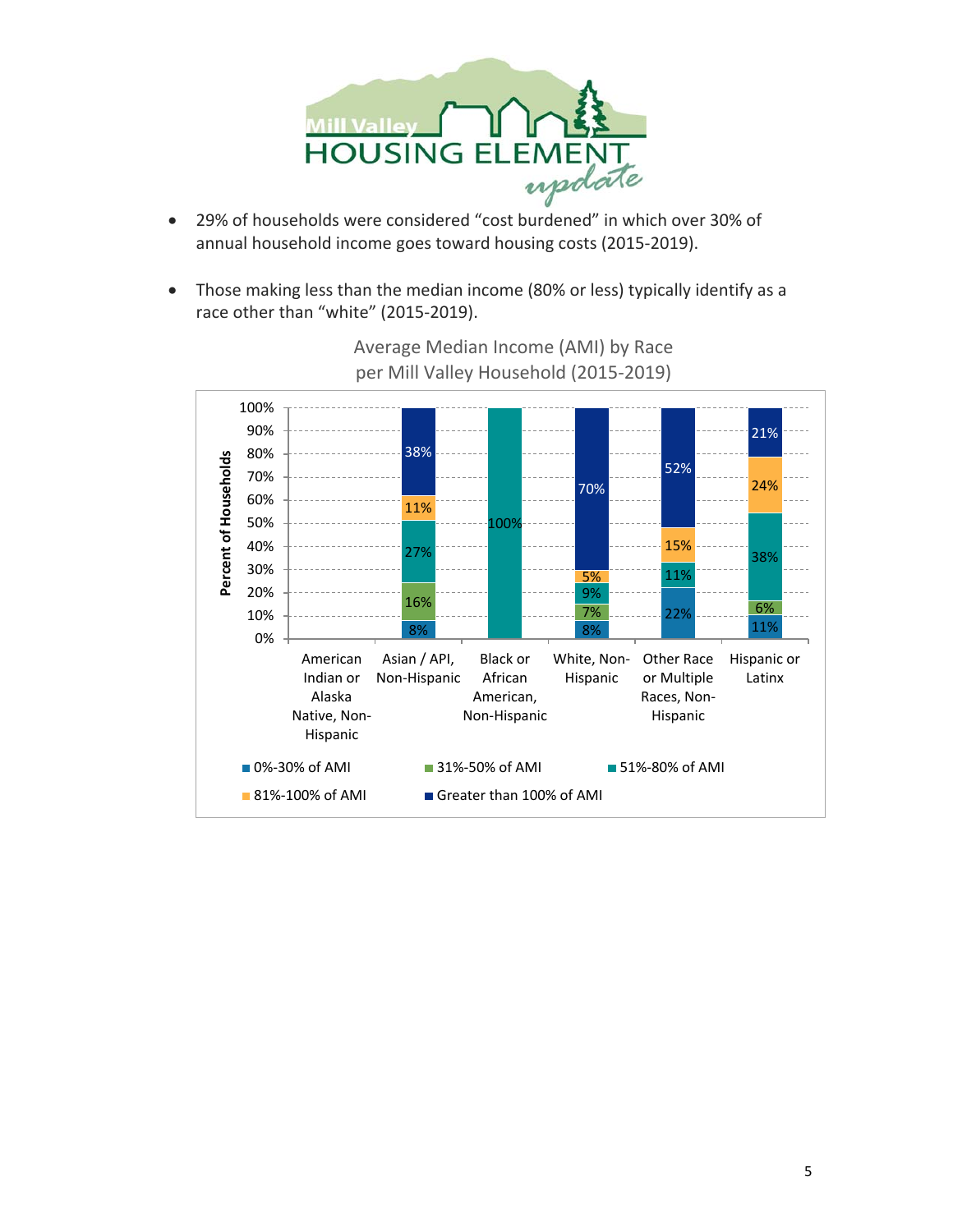

# **Land Use and Economic Trends**

### *How We are Employed*

- 72% of Mill Valley residents are employed in management, business, science, and arts occupations.
- Conversely, the number of Mill Valley residents employed in service occupations is less than 5%.
- The percentage of Mill Valley residents who are self‐employed is 22% and is significantly higher than it is statewide average of 8.6%.

### *How we are Housed*

- Mill Valley has approximately 6,670 total housing units with 75% community's housing inventory consists of single‐ family (5,052) homes and 25% multi‐family (1,618) homes.
- Of the 1,618 Multi‐family dwelling units, almost a quarter (23%) are in complexes less than 5 units.
- Over two thirds (70%) of all Mill Valley housing units are owner occupied, of which the majority are single family homes (65%).



• The City has started to see a turnover in occupancy. Previously in 2010, over 70% of household had been in their residence since 1990. Now, only 58% of all households have been their current residence since 2010.

#### *Our Inventory of Homes*

- Over half of all Mill Valley housing (6,628 total units) is at least 60 years old.
- Less than 5% of Mill Valley's housing stock (290 units) have been added since 2010.
- Half of Mill Valley's households have two or fewer people, while almost 1/3 (62%) of Mill Valley homes have 3 or more bedrooms; 17% of Mill Valley homes have less than 2 bedrooms.
- Vacancy rates in Mill Valley in 2019 was 8%.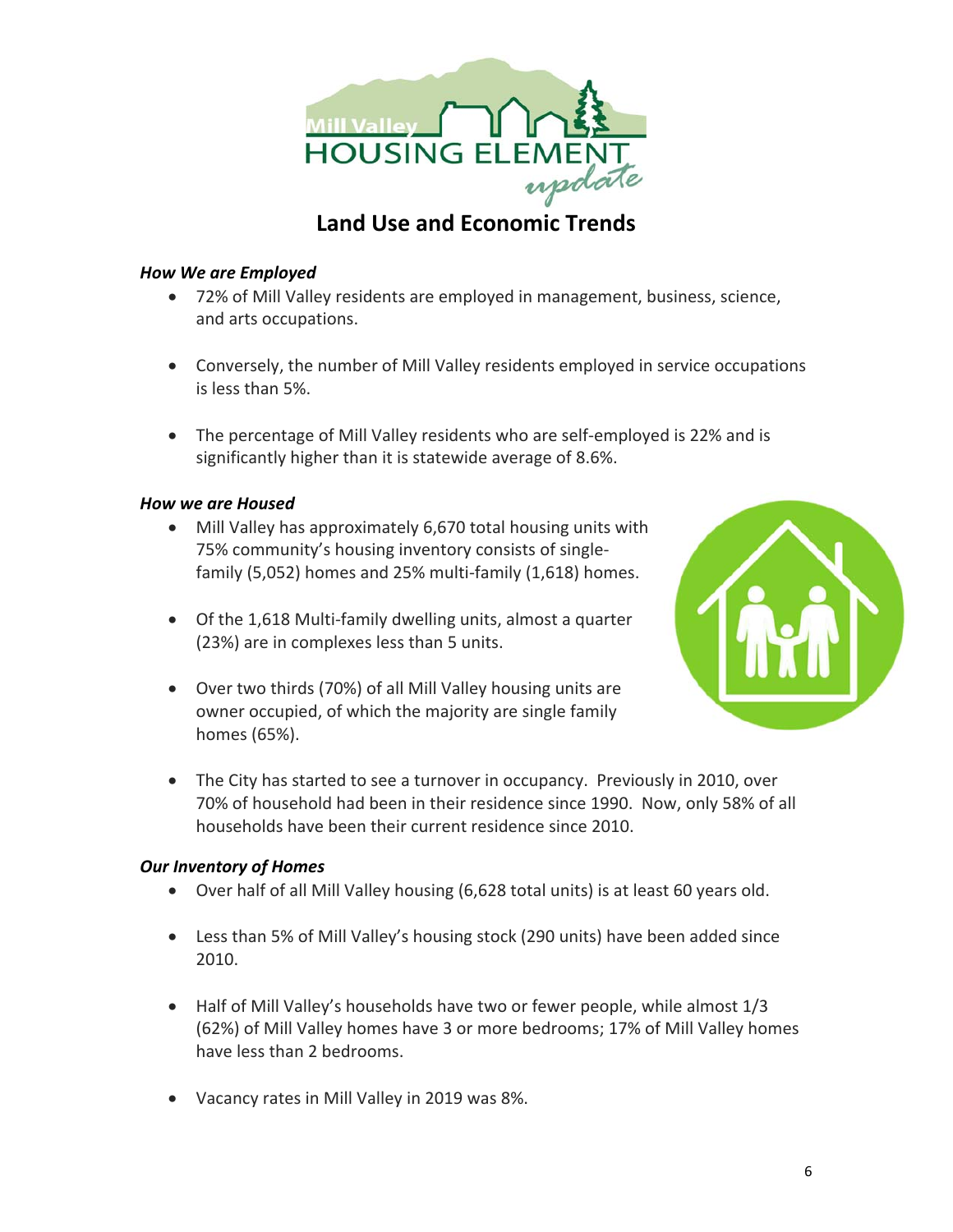

#### *The Cost to Live Here*

- In 2019 the median cost of a house in Mill Valley was \$1.7 with 96% of Mill Valley homes valued over \$500,000.
- Almost 30% of all households are burdened by housing costs with 18% of Mill Valley homeowners and 11% of renters pay at least 30% of their income for rent.
- Median rent in Mill Valley is \$2,200, which requires an annual income of \$88K (assuming not more than 30% of annual income goes toward housing costs).
- Over 30% of rental households pay more than \$3,000 in rent, which requires an annual household income of \$120K (assuming not more than 30% of annual income goes towards housing costs).



Percent of Housing Units by Rental Costs for Mill Valley, Marin County and the Bay Area (2015‐2019)